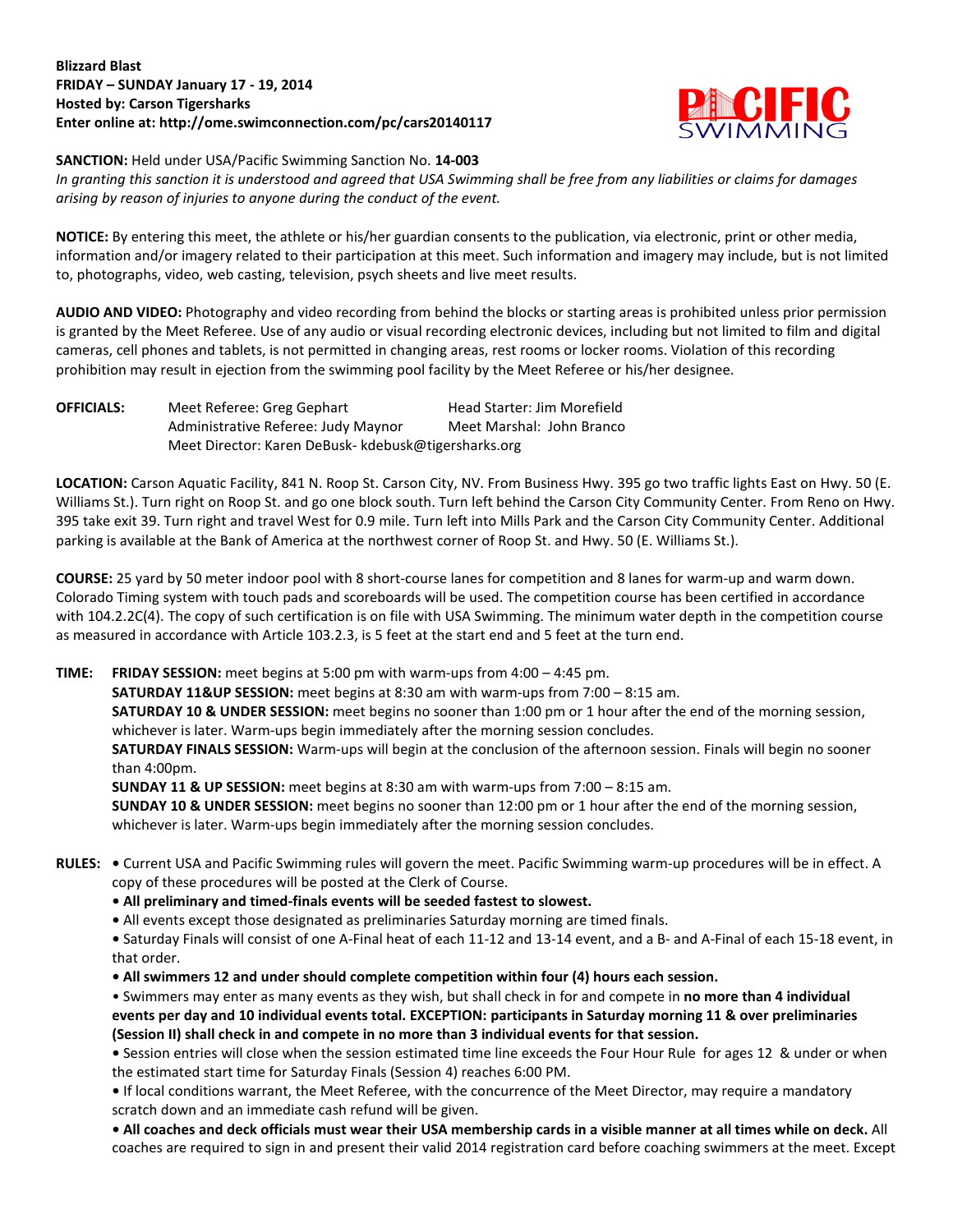for coaches accompanying athletes participating *under* the provisions of 202.6 or USA Swimming's "open border" policy, all persons acting in any coaching capacity must show proof of current USA Swimming coach membership.

**DISTANCE:** Per Zone-4 policy, to be eligible to enter the 1000 freestyle, a swimmer must have previously established an official time in a freestyle event of 500y/400m or longer. All swimmers entered in the1000 Free on Friday must be checked in by 5:00 pm on Friday otherwise they will be considered scratched from the event. The 1000 Free will be swum alternating women and men, fastest to slowest. Swimmers entered in the 1000 must supply their own timers and counters. Swimmers in the 500 must supply their own counters.

**UNACCOMPANIED SWIMMERS:** Any USAS athlete-member competing at the meet must be accompanied by a USA Swimming member-coach for the purposes of athlete supervision during warm-up, competition and warm-down. If a coach-member of the athlete's USAS Club does not attend the meet to serve in said supervisory capacity, it is the responsibility of the swimmer or the swimmer's legal guardian to arrange for supervision by a USA Swimming member-coach. The Meet Director or Meet Referee may assist the swimmer in making arrangements for such supervision; however, it is recommended that such arrangements be made in advance of the meet by the athlete's USAS Club Member-Coach. The swimmer must be certified by a USA Swimming member coach as being proficient in performing a racing start or must start the race in the water. It is the responsibility of the swimmer or the swimmer's legal guardian to ensure compliance with this requirement.

**RESTRICTIONS:** • Glass containers of any kind, propane heaters, smoking, and the sale and use of alcoholic beverages and tobacco products are strictly prohibited on the pool deck, in the locker room, in any of the spectator areas, and in all areas used by swimmers during the meet and warm-up periods.

- Use of cell phones in the locker rooms is strictly prohibited.
- NO ANIMALS ARE ALLOWED ON THE PREMISES.
- There will be closed areas of the deck. Cooperation of swimmers, families, and coaches will be appreciated.

• Except where venue facilities require otherwise, changing into or out of swimsuits other than in locker rooms or other designated areas is not appropriate and is strongly discouraged.

**ELIGIBILITY:** • Meet is open to 2014 USA Swimming registered athletes.

• Swimmers 19 years & older shall swim for time only in preliminary and timed-finals events for which they are age-eligible. They are not eligible for relays or finals, and shall not score points or receive awards.

• Swimmers must enter their name and registration number on the meet entry card as they are shown on their registration card. The meet host must check all swimmer registrations against the SWIMS database and if not found to be registered, the Meet Director shall accept the registration at the meet (a \$10 surcharge will be added to the regular fee). Swimmers who enter as "pending" or "applied for" must be prepared to present their current card or register before being allowed to check in unless the Meet Director determines that they are validly pending. Duplicate registrations will be refunded by mail.

• Disabled swimmers, attached or unattached, are welcome to attend this meet and should contact the Meet Director or Meet Referee regarding special accommodations on entry times and seeding per Pacific Swimming policy.

• "No Time" entries will be accepted (exception: see special distance eligibility rules).

**ENTRY FEES:** \$2.75 per individual event and \$9.00 per relay. A \$9.00 per swimmer participation fee will be charged to help cover meet expenses.

**ENTRIES:** All entries must be submitted using the swimmer's best short-course yards time for each event. NO LATE ENTRIES WILL BE ACCEPTED. NO DECK ENTRIES OR ENTRY CHANGES WILL BE ALLOWED. NO REFUNDS will be given except in the case of a mandatory scratch-down. Entries will be accepted for each meet session until the applicable deadline below, or until that session is determined to be full and is closed (per the rules above), whichever occurs first. Check http://ome.swimconnection.com/pc/cars20140117 for session open or closed status.

## **TWO OPTIONS FOR MEET ENTRY**

Option 1: Online Meet Entries: Enter at http://ome.swimconnection.com/pc/cars20140117 to receive immediate confirmation of acceptance via email. The "billing information" email should be brought to the meet as proof of entry. Online entry requires payment by credit card using our secure site. The cost of using online meet entries is \$1 per swimmer plus 5% of the total entry fee. Please note that the processing fee is a separate fee from the entry fees. Online meet entry fees are paid to Swim Connection LLC. Fees collected by the use of this system are completely voluntary. Online Meet Entry is in no way required or expected of a swimmer by Pacific Swimming. ONLINE ENTRY DEADLINE: 11:59 PM WEDNESDAY, JANUARY 8, 2014, or until a session is full and is closed, whichever occurs first.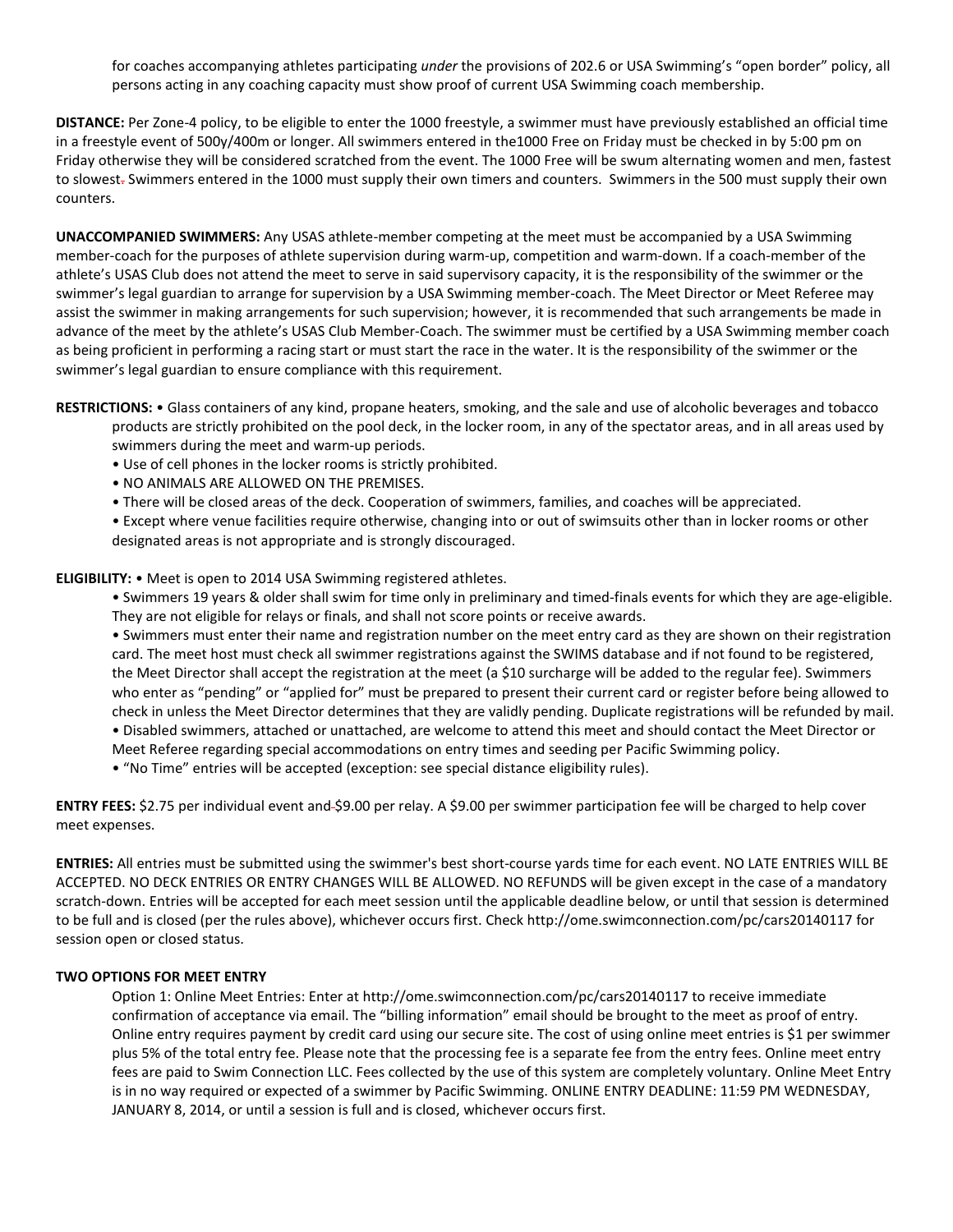Option 2: Traditional Postal System Mailed Entries: Fill out the provided Consolidated Entry Form completely for each swimmer in your family. Cut out your entry card(s) and mail to the address below. ALL PAPER ENTRIES MUST BE POSTMARKED BY MONDAY, JANUARY 6, 2014, or HAND-DELIVERED BY 7:00 PM WEDNESDAY JANUARY 8, 2014, or when a meet session is full and is closed, whichever occurs first. Make check payable to CARSON TIGERSHARKS and mail to:

Karen DeBusk PO Box 1879 Carson City, NV 89701

If you would like confirmation of entry, please include a self-addressed stamped envelope or postcard. IF SENT EXPRESS MAIL OR FEDEX indicate \*NO SIGNATURE REQUIRED FOR DELIVERY\*. No signature will be available for mailed entries.

**RELAYS:** Relays will be deck entered and will be swum as timed finals. There will be a 5 minute break between the relays and the previous event. On Sunday morning session V, there will also be a 5 minute break after the 400 Medley Relay. Relay cards will be available at check-in and from the Clerk of Course. Relay swimmers must be entered in the meet (no relay-only swimmers), and must not be Unattached. Order of swimmers must be clearly marked on the relay card and shall not be changed after the lead swimmer is called to the blocks. Relay entries will close by 10:00 am for the morning 11-18 sessions, and by the announced time for the 10-under sessions. Swimmers 19&over are not eligible to swim relays. All entry fees for relays are due by Sunday at the relay entry deadline for that session.

**CHECK-IN:** The meet will be deck seeded. Swimmers must check in at the Clerk of Course. Close of check in for the first 4 events each day shall be 30 minutes before the start of the session. Close of check-in for all events (see distance rules for exception) shall be no more than 60 minutes before the estimated time of the start of the first heat of the event (exception: see distance check-in rules for Friday). No event shall be closed more than 30 minutes before the scheduled start of the meet session. Swimmers who do not check in for an event will be automatically scratched and may not compete in that event.

## **SCRATCHES: The Pacific Swimming and USA Swimming Championship scratch rules will be in effect.**

• Timed Finals events: Any swimmer not reporting for or competing in an individual timed final event shall not be penalized. Swimmers who must withdraw from an event after it is seeded are requested to inform the referee immediately. • Trials of Trials-and-Finals events Any swimmer who has checked in for an individual trials-and-finals event must swim in trials of that event unless they notify the Clerk of the Course before the event is seeded that they wish to scratch. Otherwise, a swimmer who fails to swim that event will be barred from all remaining events on that day including relays. A

swimmer who qualified for a final before missing an event may swim that final.

• Finals of Trials-and-Finals events: Swimmers who originally qualified for any finals, and who do not (or might not) wish to compete, have 30 minutes after the results are announced to declare their intent to scratch or to scratch. For intent to scratch, a swimmer must return and declare their final decision within 30 minutes after the announcement of qualifiers following their last individual preliminary event on that day.

Otherwise, all qualifiers not properly scratched will be seeded in finals. Any swimmer originally qualifying for any finals race in an individual event who fails to show up in said race prior to calling the first alternate, without having properly scratched first, shall be barred from further competition for the remainder of the meet. If the failure occurs on the last day that the swimmer is entered in an individual event in the meet, and no other

individual event penalty is applicable, the swimmer shall then be fined \$25.00.

• Exceptions: No penalty shall apply for failure to withdraw or compete in an individual event if the referee is notified in the event of illness or injury and accepts the proof thereof, or it is determined by the referee that the failure is caused by circumstances beyond the control of the swimmer, or the swimmer qualified for any level of finals due to scratches of one or more original finalists, or the swimmer is an alternate for any level of finals.

**ADMISSION:** Free. A three day program will be available for \$5.00.

**SCORING:** All individual events will be scored and awarded separately by age groups (8-Under, 9-10, 11-12, 13-14, 15-18). Points will be awarded to  $1^{st}$  through  $8^{th}$  places as follows: 9,7,6,5,4,3,2,1

**AWARDS:** Individual Events: Ribbons 1st thru 8th in each age group. There will be Hi Point and runner up awards for each age group.

**SNACK BAR:** A snack bar will be available each day. Breakfast and lunch will be available Saturday and Sunday.

**HOSPITALITY:** Hospitality and lunches will be served to all working officials and coaches.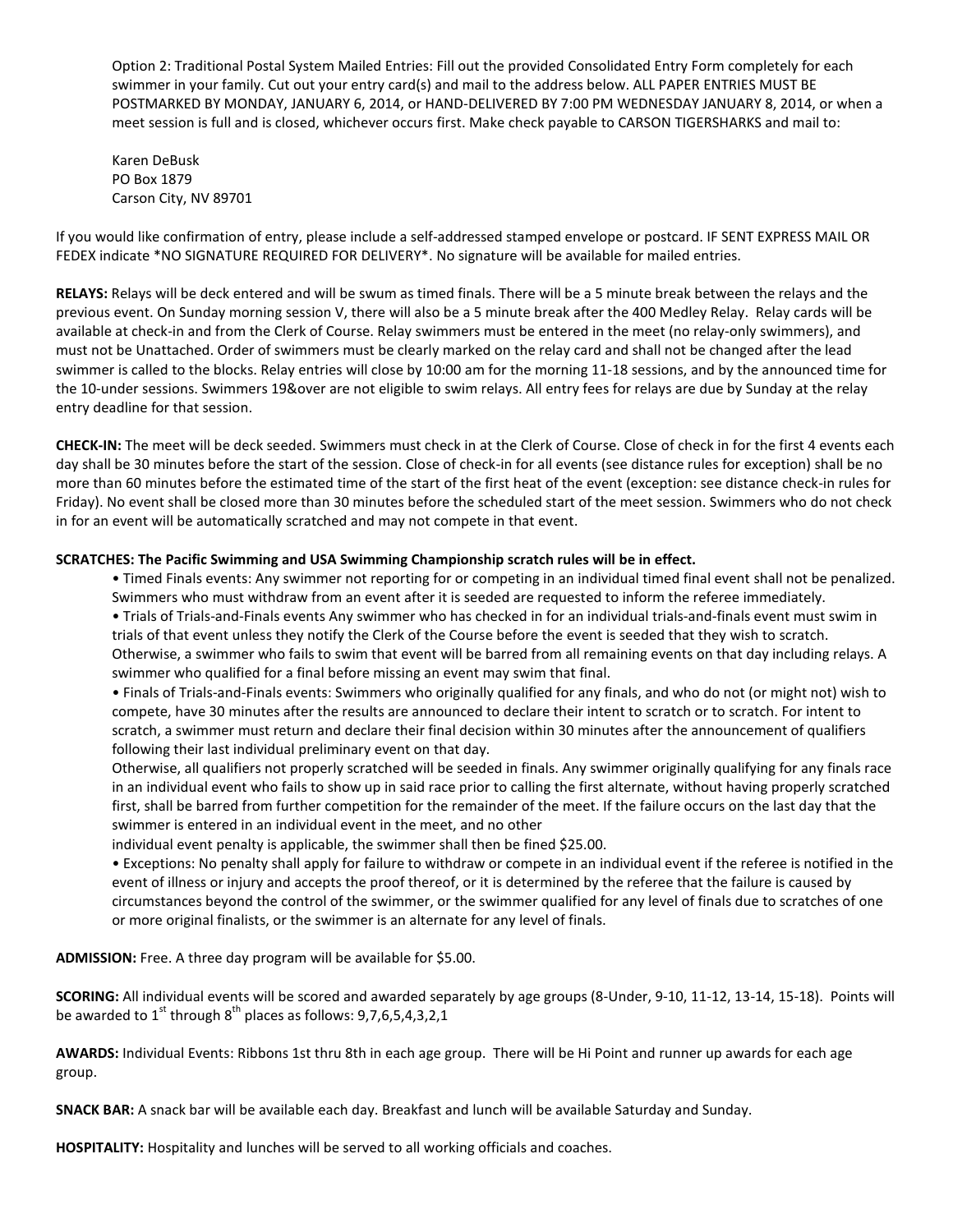**TIMERS:** Clubs will be assigned lanes based on the number of swimmers from each of the participating clubs (host clubs will not be expected to time). All swimmers in the 1000 Free must provide their own timers

**MINIMUM OFFICIALS:** All available USA Swimming member certified officials are welcomed and encouraged to work at this meet. As the number of certified officials allows, interested parents/trainees are also welcome to shadow working officials for education and/or mentoring. **Participating clubs are requested to provide at least the following number of certified and carded officials for each session:**

| Club swimmers entered in session | <b>Trained and carded officials needed</b> |
|----------------------------------|--------------------------------------------|
| $1 - 10$                         | 0                                          |
| $11 - 25$                        |                                            |
| 26-50                            |                                            |
| 51-75                            | 3                                          |
| 76-100                           |                                            |
| 101 or more                      |                                            |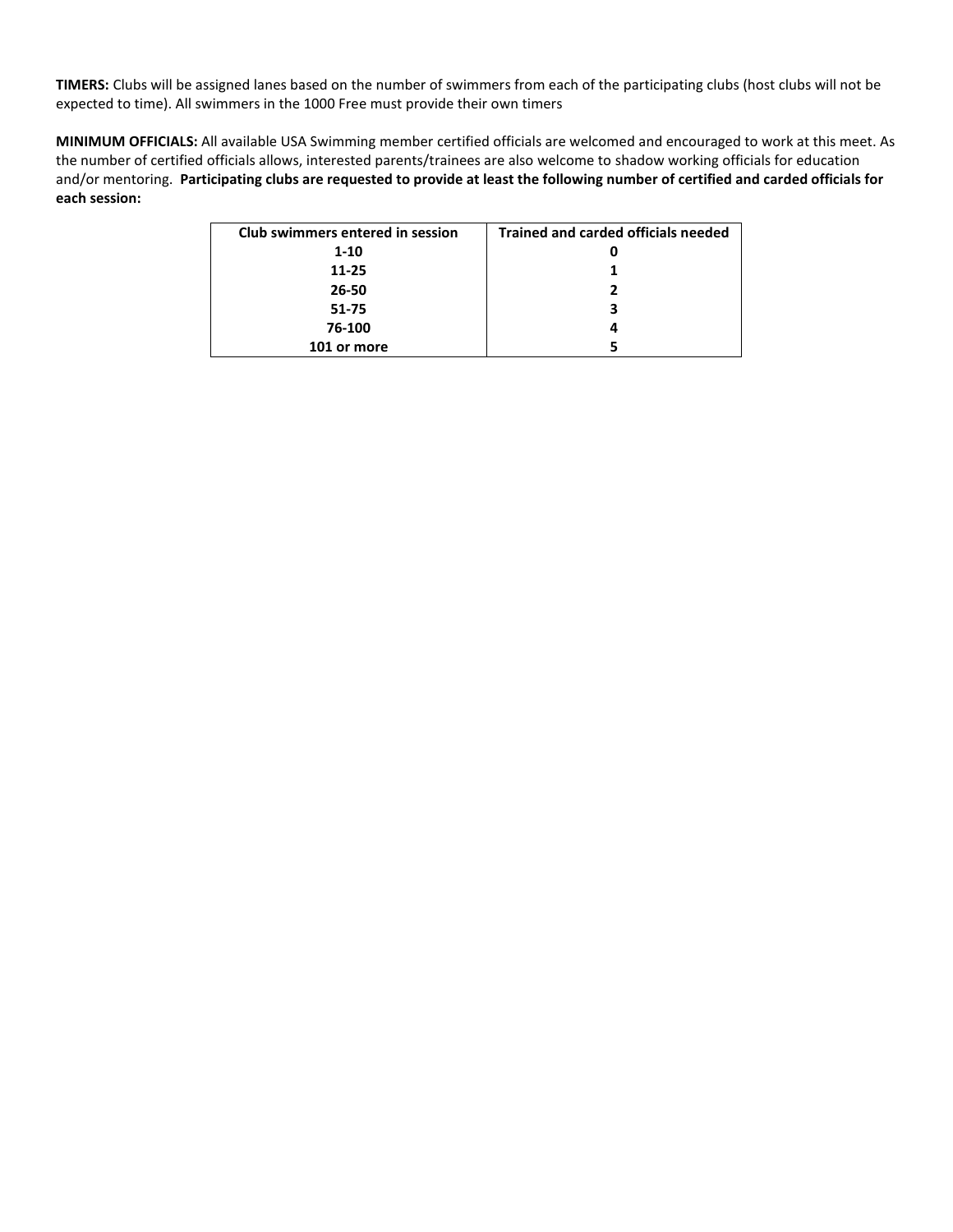| Session I - Friday, January 17, 2014 |                                                       |            |  |  |  |  |  |  |
|--------------------------------------|-------------------------------------------------------|------------|--|--|--|--|--|--|
| <b>WOMEN</b>                         | <b>EVENT</b>                                          | <b>MEN</b> |  |  |  |  |  |  |
| 1                                    | 11 & Over 400 Individual Medley                       | 2          |  |  |  |  |  |  |
| 3                                    | 11 & Over 50 Freestyle                                | 4          |  |  |  |  |  |  |
| 5                                    | 11 & Over 1000 Freestyle                              | 6          |  |  |  |  |  |  |
|                                      | Session II Preliminaries - Saturday, January 18, 2014 |            |  |  |  |  |  |  |
| 7                                    | 11-12 200 Individual Medley                           | 8          |  |  |  |  |  |  |
| 9                                    | 13-14 200 Individual Medley                           | 10         |  |  |  |  |  |  |
| 11                                   | 15 & Over 200 Individual Medley                       | 12         |  |  |  |  |  |  |
| 13                                   | 11-12 100 Butterfly                                   | 14         |  |  |  |  |  |  |
| 15                                   | 13-14 100 Butterfly                                   | 16         |  |  |  |  |  |  |
| 17                                   | 15 & Over 100 Butterfly                               | 18         |  |  |  |  |  |  |
| 19                                   |                                                       |            |  |  |  |  |  |  |
|                                      | 11-12 200 Backstroke                                  | 20         |  |  |  |  |  |  |
| 21                                   | 13-14 200 Backstroke                                  | 22         |  |  |  |  |  |  |
| 23                                   | 15 & Over 200 Backstroke                              | 24         |  |  |  |  |  |  |
| 25                                   | 11-12 100 Breaststroke                                | 26         |  |  |  |  |  |  |
| 27                                   | 13-14 100 Breaststroke                                | 28         |  |  |  |  |  |  |
| 29                                   | 15 & Over 100 Breaststroke                            | 30         |  |  |  |  |  |  |
| 31                                   | 11-12 200 Freestyle                                   | 32         |  |  |  |  |  |  |
| 33                                   | 13-14 200 Freestyle                                   | 34         |  |  |  |  |  |  |
| 35                                   | 15 & Over 200 Freestyle                               | 36         |  |  |  |  |  |  |
| 37                                   | 11 - 18 400 Freestyle Relay                           | 38         |  |  |  |  |  |  |
|                                      | Session III - Saturday, January 18, 2014              |            |  |  |  |  |  |  |
| 39                                   | 10 & Under 200 Individual Medley                      | 40         |  |  |  |  |  |  |
| 41                                   | 10 & Under 50 Butterfly                               | 42         |  |  |  |  |  |  |
| 43                                   | 10 & Under 100 Backstroke                             | 44         |  |  |  |  |  |  |
| 45                                   | 10 & Under 50 Breaststroke                            | 46         |  |  |  |  |  |  |
| 47                                   | 10 & Under 100 Freestyle                              | 48         |  |  |  |  |  |  |
| 49                                   | 10 & Under 200 Freestyle Relay                        | 50         |  |  |  |  |  |  |
|                                      | Session IV Finals - Saturday, January 18, 2014        |            |  |  |  |  |  |  |
| 7                                    | 11-12 200 Individual Medley                           | 8          |  |  |  |  |  |  |
| 9                                    | 13-14 200 Individual Medley                           | 10         |  |  |  |  |  |  |
| 11                                   | 15-18 200 Individual Medley                           | 12         |  |  |  |  |  |  |
| 13                                   | 11-12 100 Butterfly                                   | 14         |  |  |  |  |  |  |
| 15                                   | 13-14 100 Butterfly                                   | 16         |  |  |  |  |  |  |
| 17                                   | 15-18 100 Butterfly                                   | 18         |  |  |  |  |  |  |
| 19                                   | 11-12 200 Backstroke                                  | 20         |  |  |  |  |  |  |
| 21                                   | 13-14 200 Backstroke                                  | 22         |  |  |  |  |  |  |
| 23                                   | 15-18 200 Backstroke                                  | 24         |  |  |  |  |  |  |
| 25                                   | 11-12 100 Breaststroke                                | 26         |  |  |  |  |  |  |
| 27                                   | 13-14 100 Breaststroke                                | 28         |  |  |  |  |  |  |
| 29                                   | 15-18 100 Breaststroke                                | 30         |  |  |  |  |  |  |
| 31                                   | 11-12 200 Freestyle                                   | 32         |  |  |  |  |  |  |
| 33                                   | 13-14 200 Freestyle                                   | 34         |  |  |  |  |  |  |
| 35                                   | 15-18 200 Freestyle                                   | 36         |  |  |  |  |  |  |
|                                      | Session V - Sunday, January 19, 2014                  |            |  |  |  |  |  |  |
| 51                                   | 11 & Over 100 Freestyle                               | 52         |  |  |  |  |  |  |
| 53                                   | 11 & Over 200 Butterfly                               | 54         |  |  |  |  |  |  |
| 55                                   | 11 & Over 100 Backstroke                              | 56         |  |  |  |  |  |  |
| 57                                   | 11 & Over 200 Breaststroke                            | 58         |  |  |  |  |  |  |
| 59                                   | 11 - 18 400 Medley Relay                              | 60         |  |  |  |  |  |  |
| 61                                   | 11 & Over 500 Freestyle                               | 62         |  |  |  |  |  |  |
|                                      | Session VI - Sunday, January 19, 2014                 |            |  |  |  |  |  |  |
| 63                                   | 10 & Under 100 Individual Medley                      | 64         |  |  |  |  |  |  |
| 65                                   | 10 & Under 100 Butterfly                              | 66         |  |  |  |  |  |  |
| 67                                   | 10 & Under 50 Backstroke                              | 68         |  |  |  |  |  |  |
|                                      |                                                       |            |  |  |  |  |  |  |
| 69                                   | 10 & Under 100 Breaststroke                           | 70         |  |  |  |  |  |  |
| 71                                   | 10 & Under 50 Freestyle                               | 72         |  |  |  |  |  |  |
| 73                                   | 10 & Under 200 Medley Relay                           | 74         |  |  |  |  |  |  |